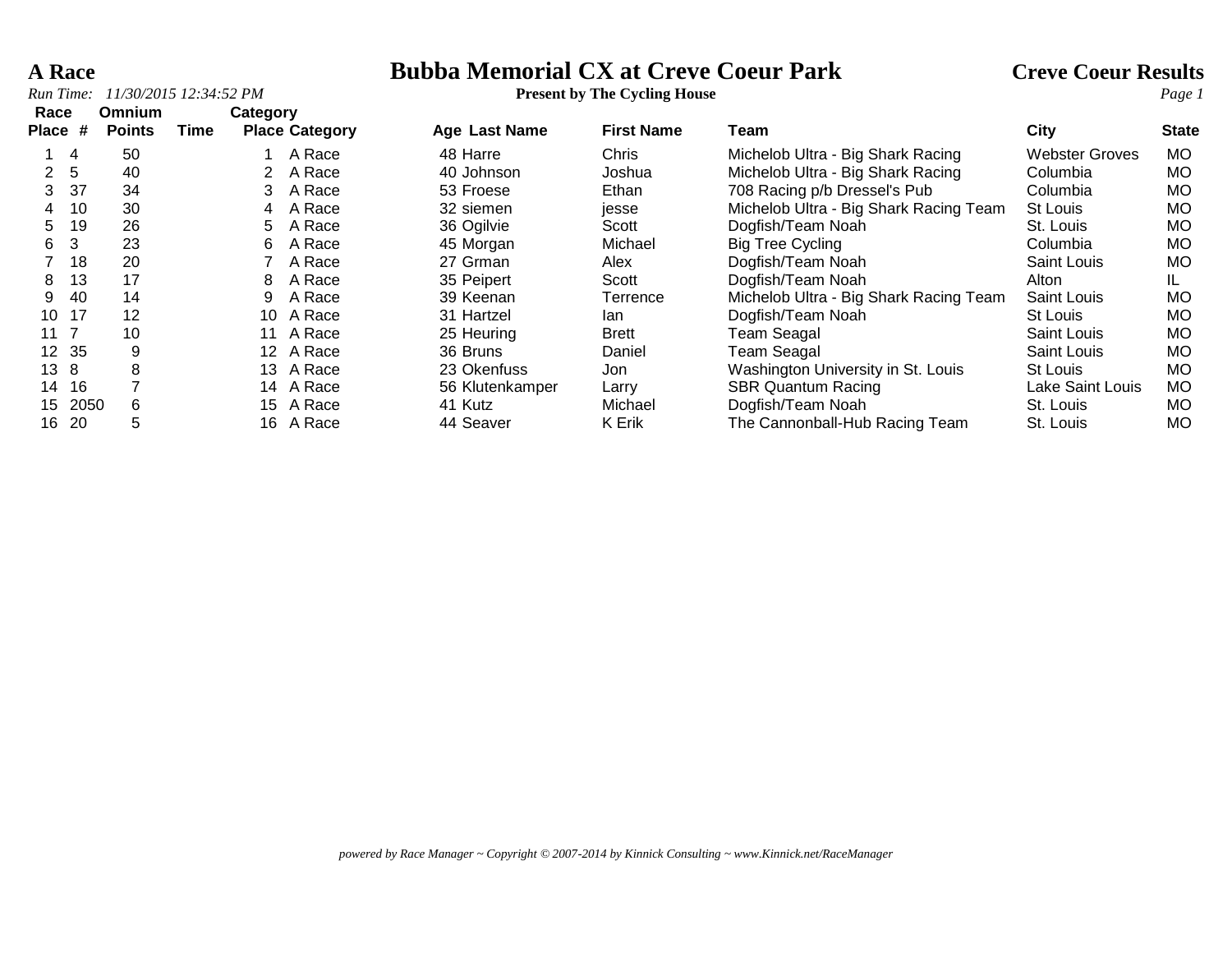# **B Race**<br> **Bubba Memorial CX at Creve Coeur Park** Creve Coeur Results<br> **Present by The Cycling House**<br> **Park** Creve Coeur Results<br> **Page 1**

| Race    |      | <b>Omnium</b> |      |                       | Category      |               |                   |                                        |                      |              |
|---------|------|---------------|------|-----------------------|---------------|---------------|-------------------|----------------------------------------|----------------------|--------------|
| Place # |      | <b>Points</b> | Time | <b>Place Category</b> |               | Age Last Name | <b>First Name</b> | Team                                   | City                 | <b>State</b> |
|         | 50   | 50            |      |                       | <b>B</b> Race | 36 Bleedorn   | Jason             | 5Nines/Motorless Motion                | Madison              | WI           |
|         | 88   | 40            |      |                       | B Race        | 18 Gomes      | Austin            | <b>SBR Quantum Racing</b>              | Florissant           | <b>MO</b>    |
| 3       | -73  | 34            |      | 3                     | <b>B</b> Race | 40 Babcock    | Steven            | Velo Force                             | Saint Louis          | <b>MO</b>    |
| 4       | 77   | 30            |      | 4                     | <b>B</b> Race | 34 Gatto      | Vince             | Michelob Ultra - Big Shark Racing Team | University City      | <b>MO</b>    |
| 5.      | 1330 | 26            |      | 5                     | <b>B</b> Race | 24 Fratinardo | John              | Dogfish/Team Noah                      | Saint Louis          | <b>MO</b>    |
| 6.      | 84   | 23            |      | 6                     | <b>B</b> Race | 51 Olsen      | Gregory           | Michelob Ultra - Big Shark Racing Team | Saint Louis          | <b>MO</b>    |
|         | 1390 | 20            |      |                       | <b>B</b> Race | 38 Roberts    | Daniel            | Unattached                             | Clayton              | <b>MO</b>    |
| 8       | 95   | 17            |      | 8                     | <b>B</b> Race | 41 King       | Karl              | Unattached                             | <b>Saint Charles</b> | <b>MO</b>    |
| 9       | 39   | 14            |      | 9                     | B Race        | 21 Bachmann   | Joe               | Michelob Ultra - Big Shark Racing Team | Saint Louis          | MO.          |
| 10      | -71  | 12            |      | 10                    | B Race        | 44 Keller     | Chris             | South City Cycling Club                | Saint Louis          | <b>MO</b>    |
| 11      | 74   | 10            |      |                       | <b>B</b> Race | 47 Weiss      | Michael           | Michelob Ultra - Big Shark Racing Team | Saint Louis          | <b>MO</b>    |
| 12      | 1080 | 9             |      |                       | 12 B Race     | 30 Shelton    | Kayce             | Unattached                             | Saint Louis          | <b>MO</b>    |
| 13      | 1030 | 8             |      | 13                    | <b>B</b> Race | 49 Adelmann   | Mike              | Michelob Ultra - Big Shark Racing Team | O'fallon             | <b>MO</b>    |
| 14      | 79   |               |      | 14                    | <b>B</b> Race | 34 Berla      | Bert              | Michelob Ultra - Big Shark Racing Team | Saint Louis          | МO           |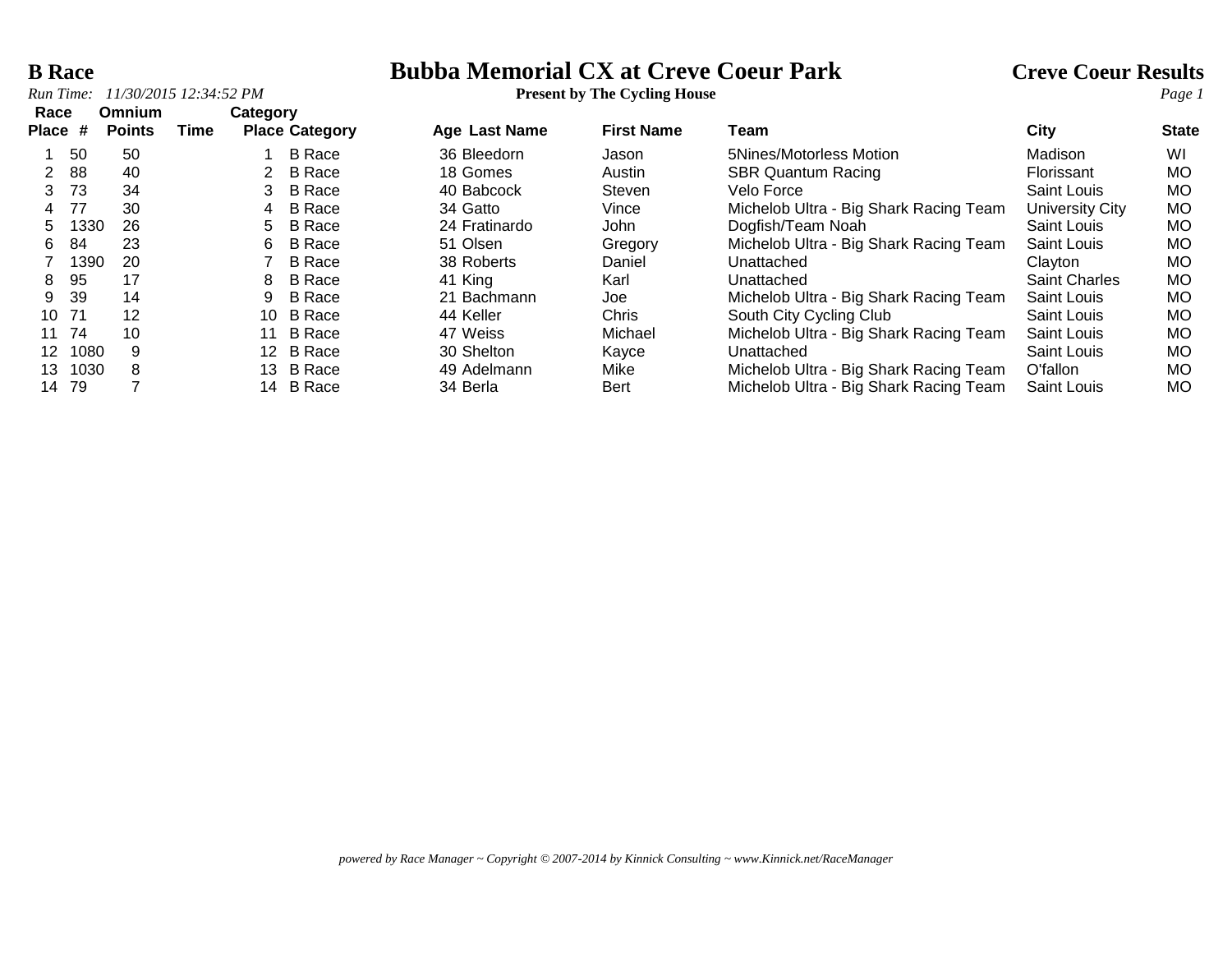### **C Race Bubba Memorial CX at Creve Coeur Park Creve Coeur Results**

| Race              |      | Omnium         |      | Category        |                       |                      |                   |                                        |                       |              |
|-------------------|------|----------------|------|-----------------|-----------------------|----------------------|-------------------|----------------------------------------|-----------------------|--------------|
| <b>Place</b>      | #    | <b>Points</b>  | Time |                 | <b>Place Category</b> | <b>Age Last Name</b> | <b>First Name</b> | Team                                   | City                  | <b>State</b> |
|                   | 391  | 50             |      |                 | C Race                | 22 Cobb              | Forrest           | Unattached                             | Atlanta               | GA           |
|                   | 378  | 40             |      | $\overline{2}$  | C Race                | 57 Braet             | Dana              | Velo Force                             | Saint Louis           | <b>MO</b>    |
| 3                 | 121  | 34             |      | 3               | C Race                | 49 Jones             | Lenny             | South City Cycling Club                | Saint Louis           | <b>MO</b>    |
|                   | 2240 | 30             |      | 4               | C Race                | 46 Marsh             | Thomas            | South City Cycling Club                | Saint Louis           | <b>MO</b>    |
| 5                 | 3730 | 26             |      | 5               | C Race                | 38 Hon               | Christian         | <b>Topanga Creek Bicycles</b>          | Saint Louis           | <b>MO</b>    |
| 6                 | 148  | 23             |      | 6               | C Race                | 37 Bell              | Jonathan          | Dogfish/Team Noah                      | Saint Louis           | <b>MO</b>    |
|                   | 395  | 20             |      |                 | C Race                | 48 Sandberg          | Dave              | Michelob Ultra - Big Shark Racing Team | Wildwood              | <b>MO</b>    |
| 8                 | 264  | 17             |      | 8               | C Race                | 46 Lake              | John              | South City Cycling Club                | Saint Louis           | <b>MO</b>    |
| 9                 | 1670 | 14             |      | 9               | C Race                | 49 Siegel            | <b>Britta</b>     | Alriksson Go:Green                     | Saint Louis           | <b>MO</b>    |
| 10                | 369  | 12             |      | 10              | C Race                | 47 Pitts             | Dave              | 40K Racing                             | <b>Saint Charles</b>  | <b>MO</b>    |
| 11                | 137  | 10             |      | 11              | C Race                | 41 Collier           | Tom               | Mike's Bikes STL                       | St. Louis             | <b>MO</b>    |
| $12 \overline{ }$ | 117  | 9              |      | 12 <sup>°</sup> | C Race                | 49 Biundo            | Vito              | Cannonball/Hub Racing                  | <b>Webster Groves</b> | <b>MO</b>    |
| 13                | 135  | 8              |      | 13              | C Race                | 59 Heuring           | David             | Dogfish/Team Noah                      | Florissant            | <b>MO</b>    |
| 14                | 110  | $\overline{7}$ |      | 14              | C Race                | 25 Naylor            | Mike              | <b>Spoked Bikes</b>                    | Alton                 | IL.          |
| 15                | 114  | 6              |      | 15              | C Race                | 34 DeZego            | Adam              | Michelob Ultra - Big Shark Racing Team | St. Louis             | <b>MO</b>    |
| 16                | 146  | 5              |      | 16              | C Race                | 15 McClellan         | <b>Nick</b>       | <b>SBR Quantum</b>                     | St.louis              | <b>MO</b>    |
| 17                | 151  | 4              |      | 17              | C Race                | 39 Punjasthitkul     | Isara             | The Cannonball-Hub Racing Team         | Saint Louis           | <b>MO</b>    |
| 18                | 130  | 3              |      | 18              | C Race                | 56 Stika             | Michael           | <b>SBR Quantum Racing</b>              | St Louis              | <b>MO</b>    |
| 19                | 48   | 2              |      | 19              | C Race                | 37 Cooper            | Chris             | <b>SBR Tri Club</b>                    | O'Fallon              | <b>MO</b>    |
| 20                | 267  |                |      | <b>20</b>       | C Race                | 54 Finch             | Stephen           | South City Cycling Club                | Saint Louis           | <b>MO</b>    |
| 21                | 400  | 0              |      | 21              | C Race                | 41 Amos              | <b>Brandon</b>    | Pfoodman Racing                        | St. Louis             | <b>MO</b>    |
| 22                | 390  | 0              |      | 22 <sub>2</sub> | C Race                | 19 Morey             | Grant             | Michelob Ultra - Big Shark Racing Team | Saint Charles         | <b>MO</b>    |
| 23                | 120  | 0              |      | 23              | C Race                | 46 Chase             | Matthew           | Unattached                             | University City       | <b>MO</b>    |
| 24                | 384  | $\Omega$       |      |                 | 24 C Race             | 55 Alseth            | James             | Velo Force                             | Kirkwood              | <b>MO</b>    |
| 25                | 375  | 0              |      | 25              | C Race                | 48 Self              | Chip              | <b>SBR Quantum Racing</b>              | St. Louis             | <b>MO</b>    |
| 26                | 2620 | 0              |      | 26              | C Race                | 17 Ringwald          | Michael           | <b>Sunset Cyclery</b>                  | Saint Louis           | <b>MO</b>    |
| 27                | 47   | 0              |      | 27              | C Race                | 42 Tani              | Irwin             | Michelob Ultra - Big Shark Racing Team | Saint Louis           | <b>MO</b>    |
| 28                | 102  | 0              |      | 28              | C Race                | 16 Roberts           | Jeremy            | <b>ICCC-St. Louis</b>                  | Wildwood              | <b>MO</b>    |
| 29                | 386  | 0              |      | 29              | C Race                | 32 Diffee            | Gary              | Pfoodman Racing                        | <b>Saint Louis</b>    | <b>MO</b>    |
| 30                | 5400 | 0              |      | 30              | C Race                | 14 Creed             | Axel              | Gateway Harley-Davidson                | Barnhart              | <b>MO</b>    |

5400 0 30 C Race 14 Creed Axel Gateway Harley-Davidson Barnhart MO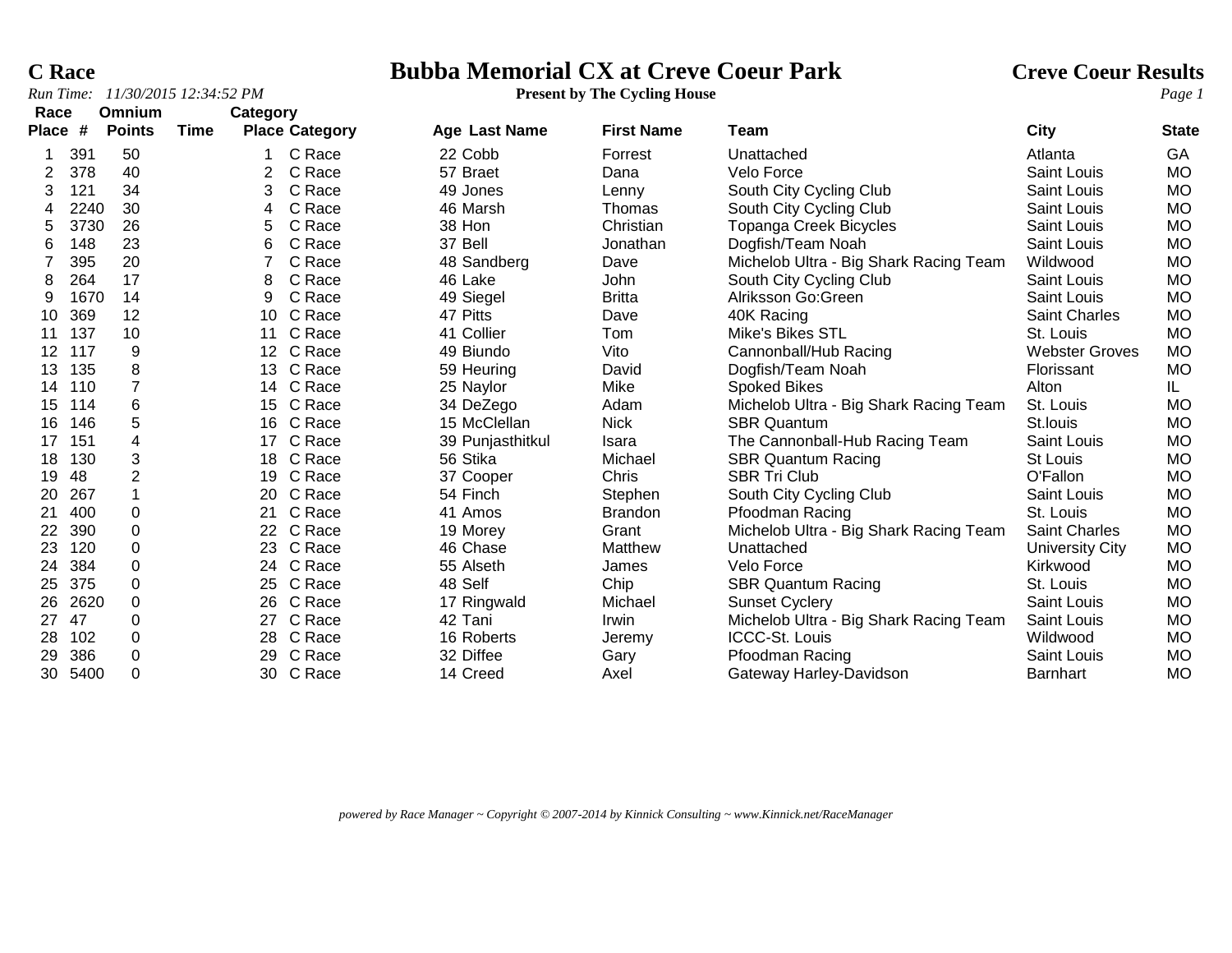### **Juniors Bubba Memorial CX at Creve Coeur Park Creve Coeur Results**

|       |      | Run Time: 11/30/2015 12:34:52 PM |      |          |                       | <b>Present by The Cycling House</b> |                   |                             |                    |              |
|-------|------|----------------------------------|------|----------|-----------------------|-------------------------------------|-------------------|-----------------------------|--------------------|--------------|
| Race  |      | <b>Omnium</b>                    |      | Category |                       |                                     |                   |                             |                    |              |
| Place | #    | <b>Points</b>                    | Time |          | <b>Place Category</b> | Age Last Name                       | <b>First Name</b> | Team                        | City               | <b>State</b> |
|       | 328  | 50                               |      |          | Juniors               | 14 Mittelberg                       | Joev              | Team Mack Racing Assoc. LTD | Ewing              | МO           |
|       | 314  | 40                               |      |          | Juniors               | 13 Jones                            | Atticus           | South City Cycling Club     | Saint Louis        | МO           |
| 3     | 304  | 34                               |      |          | Juniors               | 16 Roberts                          | Jeremy            | <b>ICCC-St. Louis</b>       | Wildwood           | МO           |
| 4     | 54   | 30                               |      | 4        | Juniors               | 14 Creed                            | Axel              | Gateway Harley-Davidson     | Barnhart           | МO           |
| 5.    | 307  | 26                               |      | 5.       | Juniors               | 11 Harre                            | Kyle              | Big Shark Racing            | <b>Saint Louis</b> | МO           |
| 6     | 300  | 23                               |      | 6        | Juniors               | 11 Creed                            | Rolen             | Gateway Harley-Davidson     | Barnhart           | МO           |
|       | 3410 | 20                               |      |          | Juniors               | 12 Stafford                         | Andrew            | Unattached                  | O'fallon           | МO           |
| 8     | 306  | 17                               |      | 8        | Juniors               | 15 Kessler                          | Linus.            | Unattached                  | <b>Saint Louis</b> | МO           |
| 9     | 305  | 14                               |      |          | Juniors               | 14 Kessler                          | Hazel             | Unattached                  | Saint Louis        | МO           |
| 10    | 318  | 12                               |      | 10       | Juniors               | 8 Creed                             | Zane              | Gateway Harley-Davidson     | <b>Barnhart</b>    | МO           |
|       | 313  | 10                               |      |          | Juniors               | 11 Chase                            | Naftali           | Junior Stars Cycling        | Saint Louis        | МO           |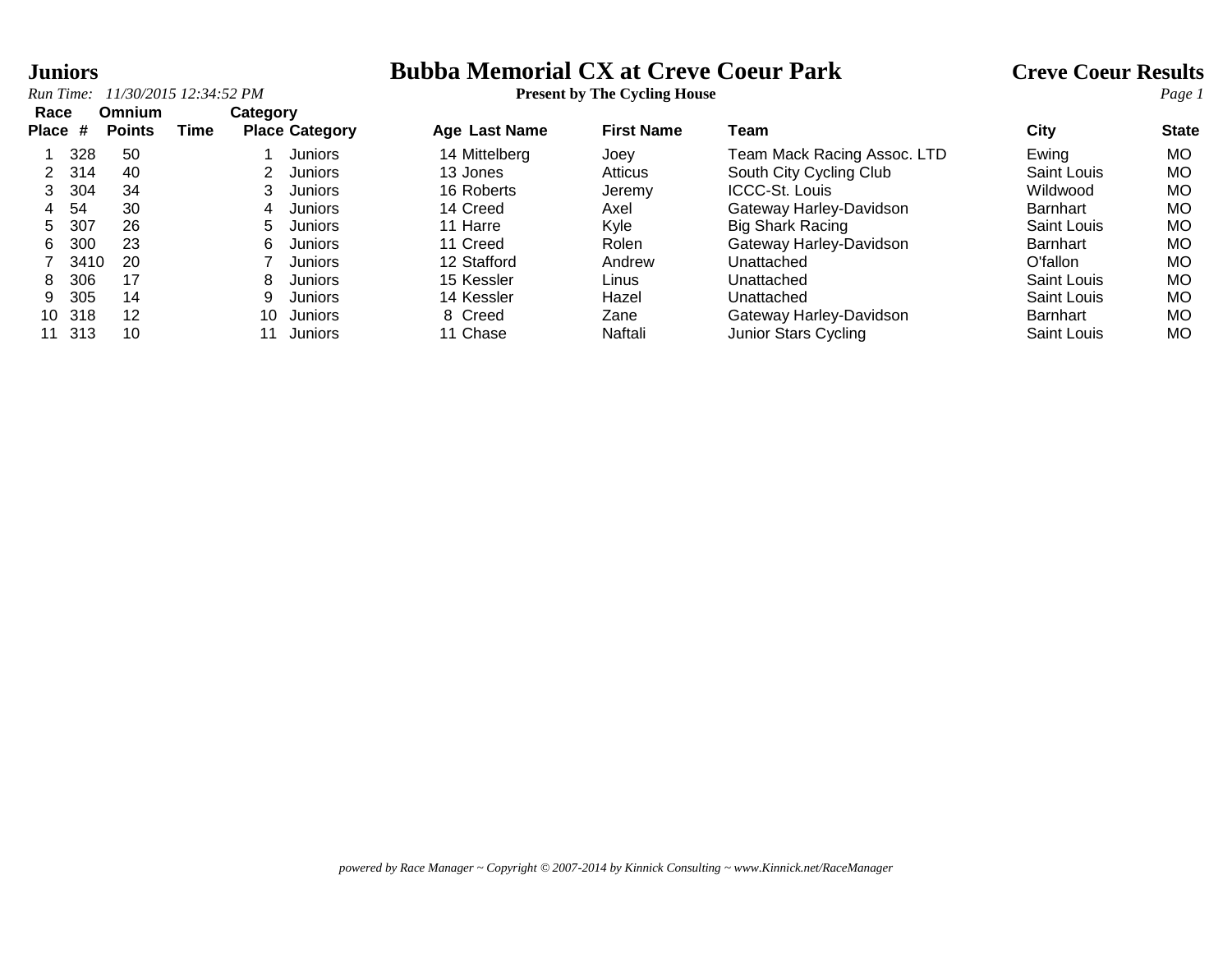## **Masters 40+**<br> **Bubba Memorial CX at Creve Coeur Park** Creve Coeur Results<br> **Present by The Cycling House**

|      | NИН ПИНС. — ПИЛУДУДИ ДАЛТ.ЈА ПИ |                                |      |          |                       | Treschi by The Cycling House |                   |                                        |                    | <i>i</i> uge. |
|------|---------------------------------|--------------------------------|------|----------|-----------------------|------------------------------|-------------------|----------------------------------------|--------------------|---------------|
| Race | Place #                         | <b>Omnium</b><br><b>Points</b> | Time | Category | <b>Place Category</b> | <b>Age Last Name</b>         | <b>First Name</b> | Team                                   | City               | <b>State</b>  |
|      | 56                              | 50                             |      |          | Masters 40+           | 49 Jones                     | John              | Kuat Racks Racing                      | <b>Bolivar</b>     | <b>MO</b>     |
|      | 203                             | 40                             |      |          | Masters 40+           | 50 Hills                     | Michael           | <b>Wheelfast Cycling Team</b>          | Springfield        |               |
|      | 2430                            | -34                            |      |          | Masters 40+           | 50 Tober                     | <b>Brian</b>      | <b>Wheelfast Cycling Team</b>          | Chatham            |               |
|      | 4 217                           | 30                             |      | 4        | Masters 40+           | 43 Wamsley                   | Rock              | The Cannonball-Hub Racing Team         | <b>Saint Louis</b> | <b>MO</b>     |
|      | 5 211                           | 26                             |      |          | 5 Masters 40+         | 46 Bobelak                   | Mike              | Pfoodman /PFU Cancer                   | <b>Ballwin</b>     | <b>MO</b>     |
| 6.   | 201                             | 23                             |      | 6.       | Masters 40+           | 45 Creed                     | Chris             | Gateway Harley-Davidson                | <b>Barnhart</b>    | <b>MO</b>     |
|      | 209                             | 20                             |      |          | Masters 40+           | 43 Cooper                    | Craig             | Michelob Ultra - Big Shark Racing Team | St Louis           | MO.           |
| 8    | 233                             | 17                             |      | 8.       | Masters 40+           | 41 Rines                     | John              | Pfoodman Racing                        | Saint Louis        | <b>MO</b>     |
|      |                                 |                                |      |          |                       |                              |                   |                                        |                    |               |

206 14 9 Masters 40+ 47 Kessler Matt Unattached Saint Louis MO

*powered by Race Manager ~ Copyright © 2007-2014 by Kinnick Consulting ~ www.Kinnick.net/RaceManager*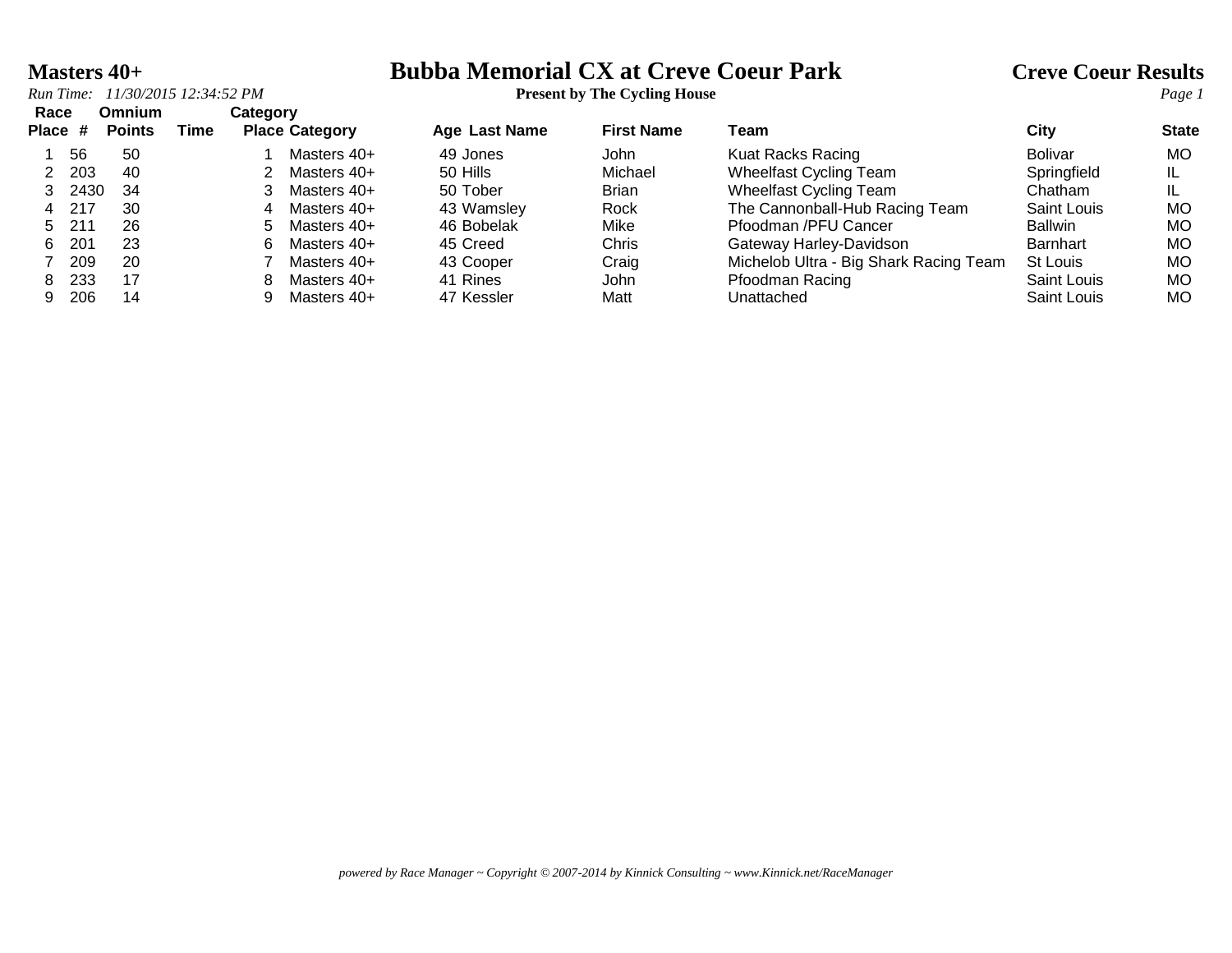## **Masters 50+**<br> **Bubba Memorial CX at Creve Coeur Park** Creve Coeur Results<br> **Present by The Cycling House**<br> **Present by The Cycling House**

| Race    |      | Omnium        |      | Category |                       |               |                   |                                   |              |              |
|---------|------|---------------|------|----------|-----------------------|---------------|-------------------|-----------------------------------|--------------|--------------|
| Place # |      | <b>Points</b> | Time |          | <b>Place Category</b> | Age Last Name | <b>First Name</b> | Team                              | <b>City</b>  | <b>State</b> |
|         | 239  | 50            |      |          | Masters 50+           | 51 Young      | Dan               | Michelob Ultra - Big Shark Racing | Saint Louis  | МO           |
|         | 242  | 40            |      |          | Masters 50+           | 55 Roberts    | Dennis            | <b>ICCC-St. Louis</b>             | Wildwood     | <b>MO</b>    |
|         | 296  | 34            |      | 3        | Masters 50+           | 51 Dooley     | Timothy           | Cannonball/Hub                    | St. Louis    | МO           |
| 4       | 249  | 30            |      | 4        | Masters 50+           | 57 Schwantner | James             | <b>Big Shark Racing</b>           | St. Louis    | МO           |
| 5.      | 240  | 26            |      | 5.       | Masters 50+           | 50 Morris     | Bill              | Off The Front Racing              | Ballwin      | МO           |
| 6.      | 248  | 23            |      | 6.       | Masters 50+           | 57 Braet      | Dana              | Velo Force                        | Saint Louis  | МO           |
|         | 295  | 20            |      |          | Masters 50+           | 59 Reimbold   | John              | Heckawee                          | Carbondale   | IL.          |
| 8       | 238  | 17            |      | 8        | Masters 50+           | 63 McAllister | Tim               | Michelob Ultra Big Shark          | Chesterfield | МO           |
| 9.      | 241  | 14            |      | 9        | Masters 50+           | 59 Farrell    | Craig             | Velo Force                        | Saint Louis  | <b>MO</b>    |
| 10      | 1290 | 12            |      | 10.      | Masters 50+           | 58 Stevens    | Peter             | Velo Force                        | St. Louis    | МO           |
| 11      | 236  | 10            |      |          | Masters 50+           | 52 Frei       | David             | Unattached                        | Saint Louis  | МO           |
| 12 246  |      | 9             |      | 12       | Masters 50+           | 56 Stika      | Mark              | Dogfish/Team Noah                 | Saint Louis  | <b>MO</b>    |
| 13 252  |      | 8             |      | 13.      | Masters 50+           | 52 Merideth   | Gary              | Heckawee                          | Carbondale   | IL           |
| 14      | 247  |               |      | 14       | Masters 50+           | 57 Seelman    | Kevin             | Velo Force                        |              |              |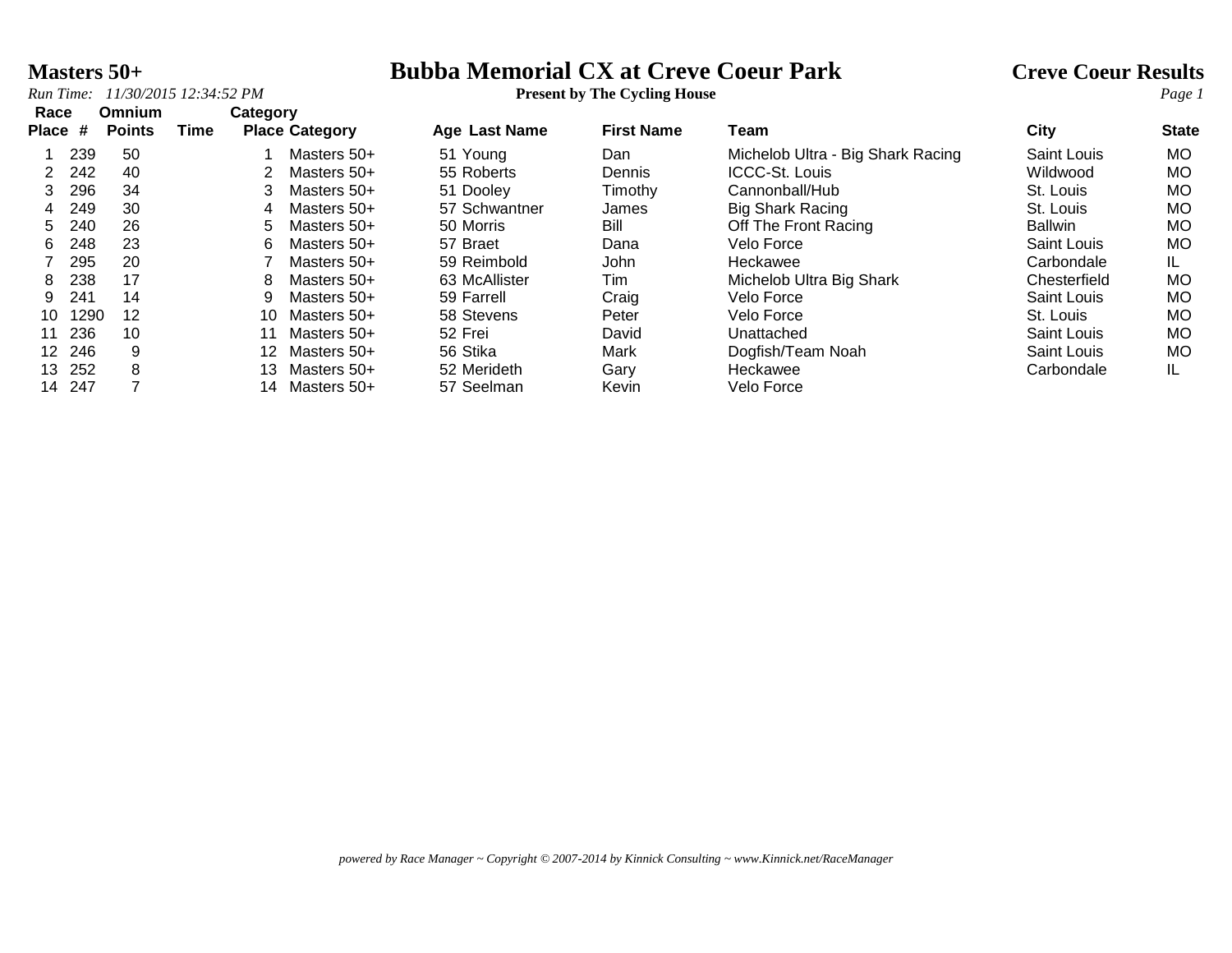# **Singlespeed**<br>*Run Time:* 11/30/2015 12:34:52 PM<br>**Present by The Cycling House**<br>*Page 1*

| Race    |      | Omnium        |      | Categorv              |               |                   |                                        |                         |              |
|---------|------|---------------|------|-----------------------|---------------|-------------------|----------------------------------------|-------------------------|--------------|
| Place # |      | <b>Points</b> | Time | <b>Place Category</b> | Age Last Name | <b>First Name</b> | ™eam                                   | City                    | <b>State</b> |
|         | 1640 | -50           |      | Singlespeed           | 37 Gilbert    | Sunny             | Michelob Ultra - Big Shark Racing Team | <b>Ballwin</b>          | MO           |
|         | 336  | 40            |      | Singlespeed           | 25 Shotts     | Tim               | Unattached                             | Saint Louis             | МC           |
|         | 349  | -34           |      | Singlespeed           | 33 Sizemore   | Andy              | The Cyclery Racing Team                | <b>Fairview Heights</b> | IL           |
| 4       | -337 | 30            |      | Singlespeed           | 48 Nishimura  | Douglas           | Gateway Cycling Club                   | <b>Ellisville</b>       | MO           |
| $5 -$   | 350  | 26            |      | Singlespeed           | 28 Whitehurst | Sean              | Cheshire Cycle Racing                  | St. Louis               | MO           |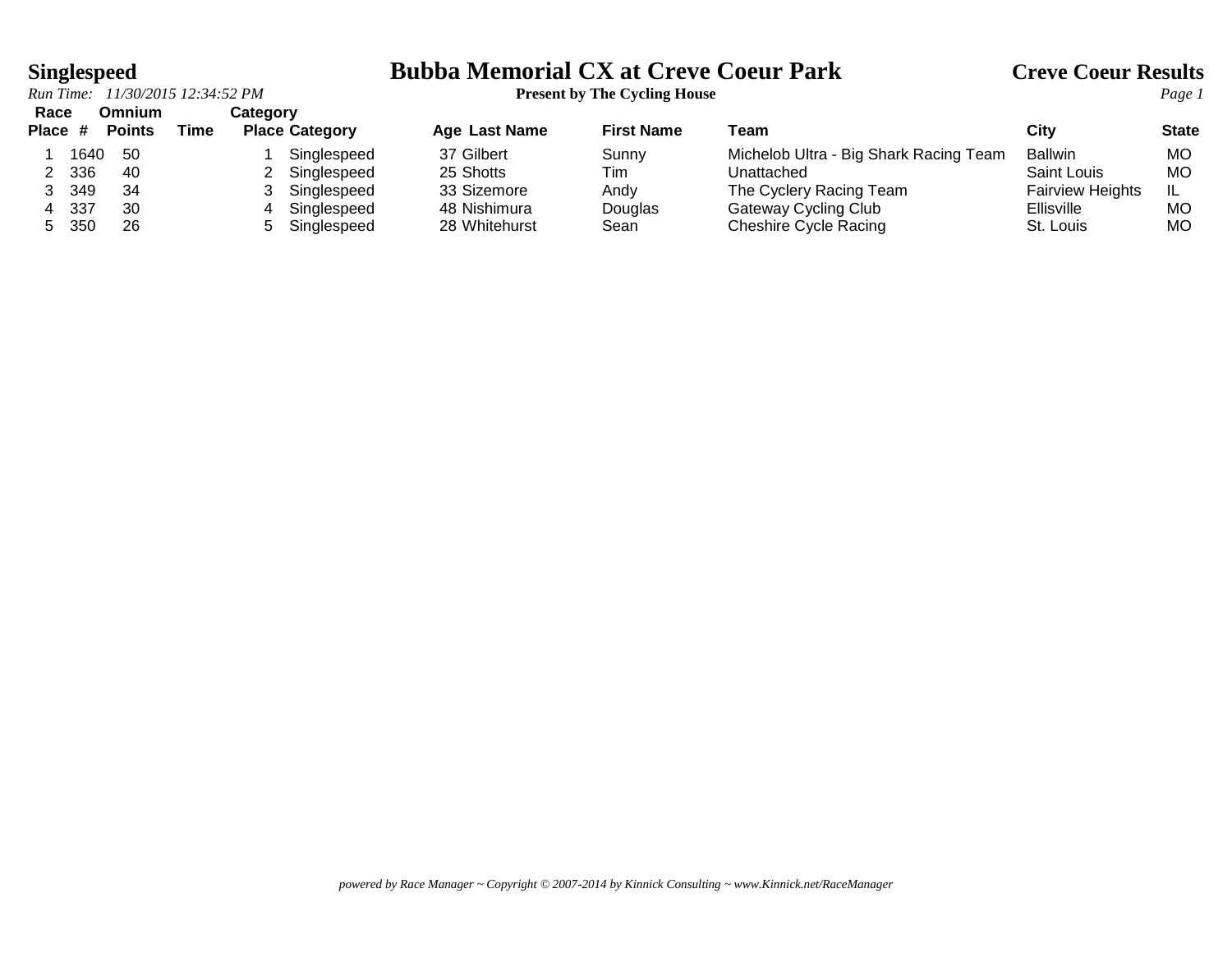| <b>Tandem</b>                                                                                         | <b>Bubba Memorial CX at Creve Coeur Park</b> | <b>Creve Coeur Results</b>          |            |             |              |
|-------------------------------------------------------------------------------------------------------|----------------------------------------------|-------------------------------------|------------|-------------|--------------|
| Run Time: 11/30/2015 12:34:52 PM                                                                      |                                              | <b>Present by The Cycling House</b> |            |             | Page 1       |
| <b>Omnium</b><br>Race<br><b>Category</b><br><b>Points</b><br>Time<br>Place #<br><b>Place Category</b> | Age Last Name                                | <b>First Name</b>                   | Team       | City        | <b>State</b> |
| 2530<br>Tandem                                                                                        | 35 Steinkamp &                               | Sarah & Tim                         | Unattached | Saint Louis | <b>MO</b>    |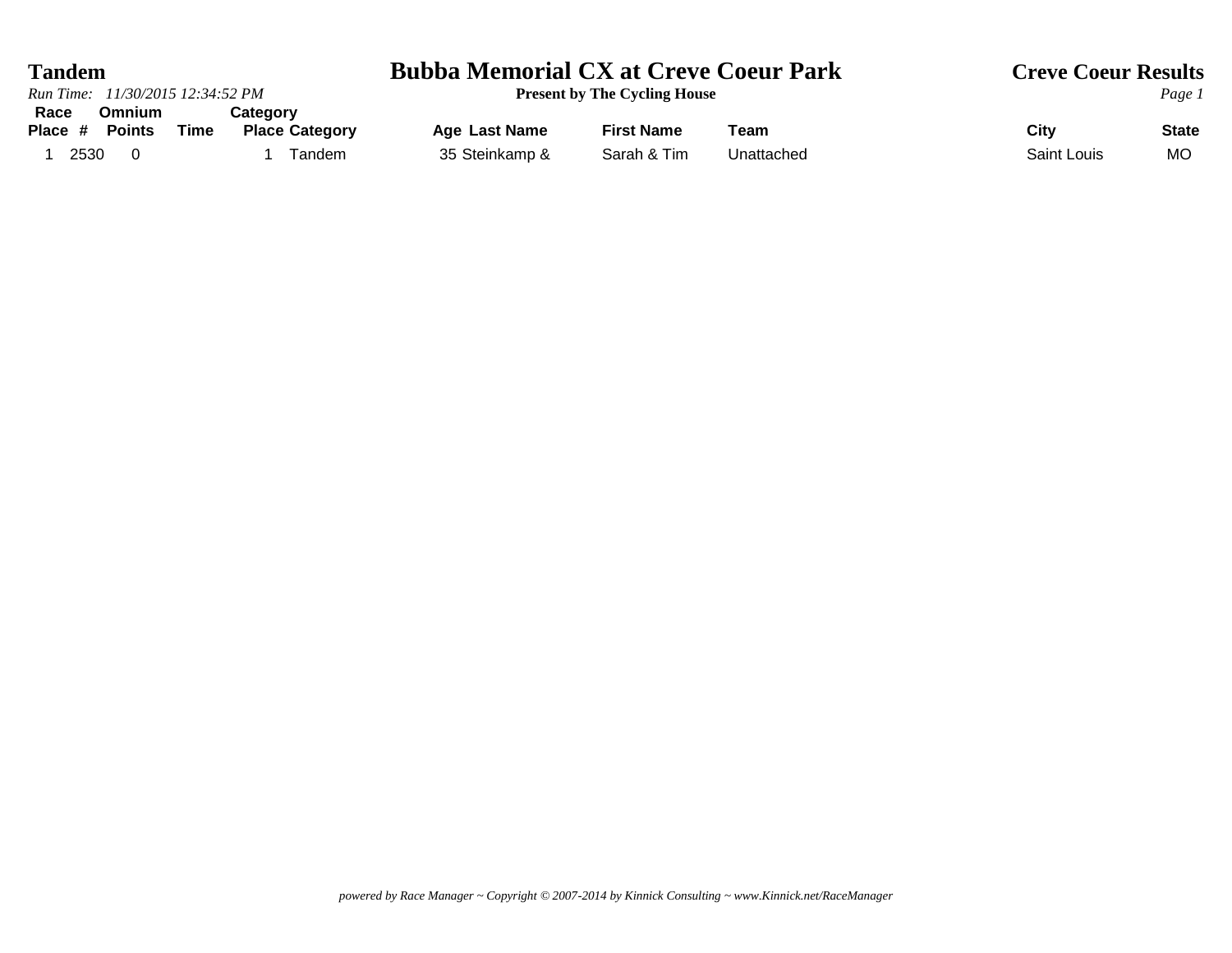### *Run Time:*  $11/30/2015$   $12:34:52$  *PM* **Race Omnium Category**

## **Virgins**<br> **Bubba Memorial CX at Creve Coeur Park** Creve Coeur Results<br> **Present by The Cycling House**

| nace<br>UMMUHI<br>Place #<br><b>Points</b> | Time | ualeyoi v<br><b>Place Category</b> | <b>Age Last Name</b> | <b>First Name</b> | Team       | City                 | <b>State</b> |
|--------------------------------------------|------|------------------------------------|----------------------|-------------------|------------|----------------------|--------------|
| 52                                         |      | Virgins                            | 40 Settlemoir        | Matt              | Unattached | Saint Louis          | MC           |
| 5100                                       |      | Virgins                            | 31 Picker            | Rory              | Unattached | <b>Saint Charles</b> | MC           |
| -53                                        |      | Virgins                            | 31 Cavataio          | Nino              | Unattached | Staunton             | IL           |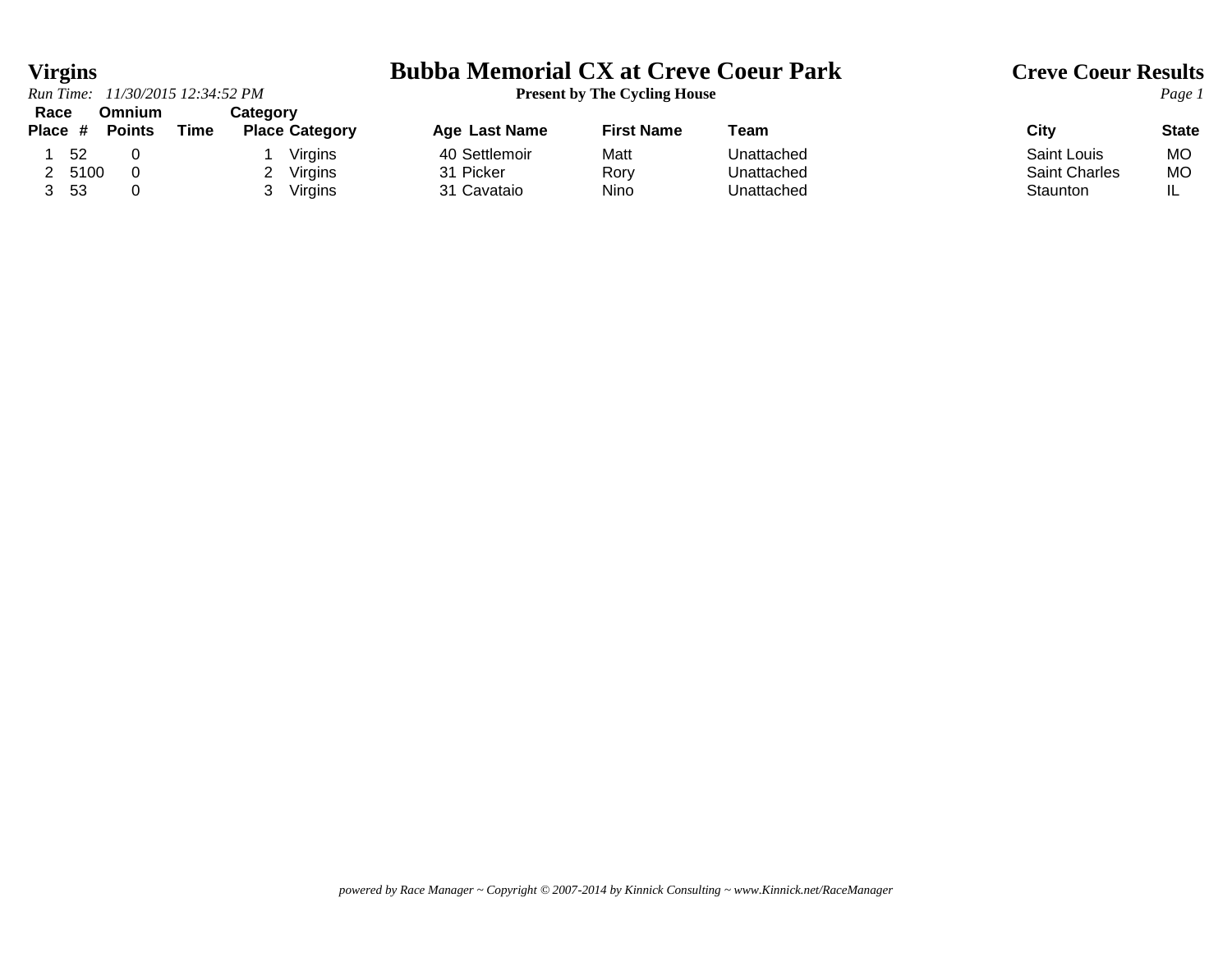### **Women A Bubba Memorial CX at Creve Coeur Park Creve Coeur Results**

| Race<br>Place # |     | <b>Omnium</b><br><b>Points</b> | Time | Category | <b>Place Category</b> | <b>Age Last Name</b> | <b>First Name</b> | Team                                   | City              | <b>State</b> |
|-----------------|-----|--------------------------------|------|----------|-----------------------|----------------------|-------------------|----------------------------------------|-------------------|--------------|
|                 |     |                                |      |          |                       |                      |                   |                                        |                   |              |
|                 | 164 | -50                            |      |          | Women's A             | 37 Gilbert           | Sunny             | Michelob Ultra - Big Shark Racing Team | <b>Ballwin</b>    | МO           |
|                 | 167 | 40                             |      |          | Women's A             | 49 Siegel            | <b>Britta</b>     | Alriksson Go: Green                    | Saint Louis       | МO           |
|                 | 166 | 34                             |      |          | Women's A             | 49 Scherff           | Laura             | Momentum Racing LLC - MO               | <b>St Charles</b> | МO           |
| 4               | 170 | 30                             |      |          | Women's A             | 31 Schwartz          | Annie             | Unattached                             | Saint Louis       | МO           |
| 5.              | 165 | 26                             |      | 5.       | Women's A             | 44 DeZego            | Suzanne           | Michelob Ultra - Big Shark Racing      | St. Louis         | МO           |
| 6.              | 188 | 23                             |      | 6.       | Women's A             | 44 McCreary          | Stephanie         | Pfoodman Racing                        | Saint Louis       | <b>MO</b>    |
|                 | 235 | 20                             |      |          | Women's A             | 51 piper             | mary              | Momentum Racing LLC - MO               | slmo              |              |